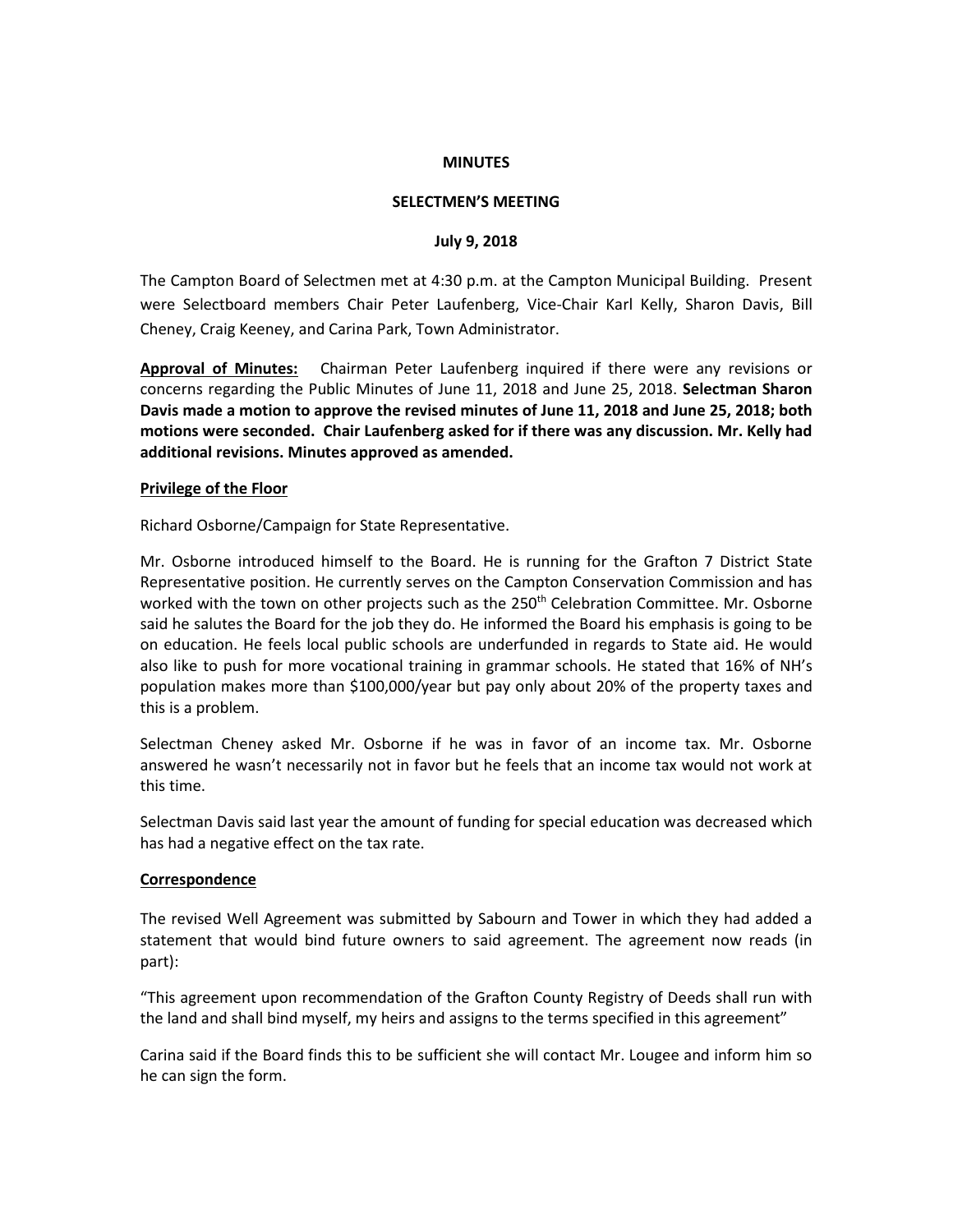The Select Board determined this is sufficient.

The NH Department of Environmental Services did a site inspection on the town's water system. A deficiency was found on the well head. The fernco coupling needs to be removed and replaced with welded steel. Chief Defosses explained where this casing was located. Selectmen Keeney said he could do this but would need to have an electrician involved. Carina will inform DES that they have a corrective action plan in place.

Campton Congregational Church was gifted a property located at 1459 US Route 3. In order for the property to be tax exempt the church needed to fill out an A-9 form which they did not by April 15th. They have since filled out the form and are asking the town to abate the current tax bill. After discussion the Board agreed to abate the taxes in the amount of \$1813.00.

Carina informed the Board that John Benham from Pump Systems has notified her that they are getting alarms at the Beebe River pump house without cause. The alarms seem to be due to the level controller. The screen that normally shows the levels is dark and blank. He has pricing for a new one as well as a used one and will be forwarding them shortly.

The State of NH Liquor Commission reported that Tartaglia's Pizza has applied for a liquor license.

The Co-Op has notified the town they will be putting some herbicides down on vegetation in specific areas within the town in order to cut back on some of the overgrowth.

NHMA will be having their yearly legislative session in September. Carina will scan and email the information to the Board members. A representative form the Board will be chosen at an upcoming meeting to attend the session and vote on the Board's behalf.

Carina informed the Board that the emails used by the Selectmen has been experiencing some issues. Carina asked the Board if it might be better if they used another platform such as Gmail as she believes this platform would be more user friendly on personal devices. Chair Laufenberg asked Carina to research what would work more efficiently. Chief Defosses interjected that his department uses Gmail which works well for their needs. It can also interface with the website so you could still send emails with the camptonnh.org label.

# **New Business**

Bid Opening for 2018 Paving Projects (Cedar Mill, Sugarbush, Merrill, Deacon Willey, & Willis Court)

Pike's industries: \$178,569.15

R&D Paving: \$168,454.68

GMI: \$155,860.80

Bryant Paving: \$182,236.95

A representative from Bryant Paving asked that the Board look at material tonnage in order to ensure there it is an apple to apples comparison.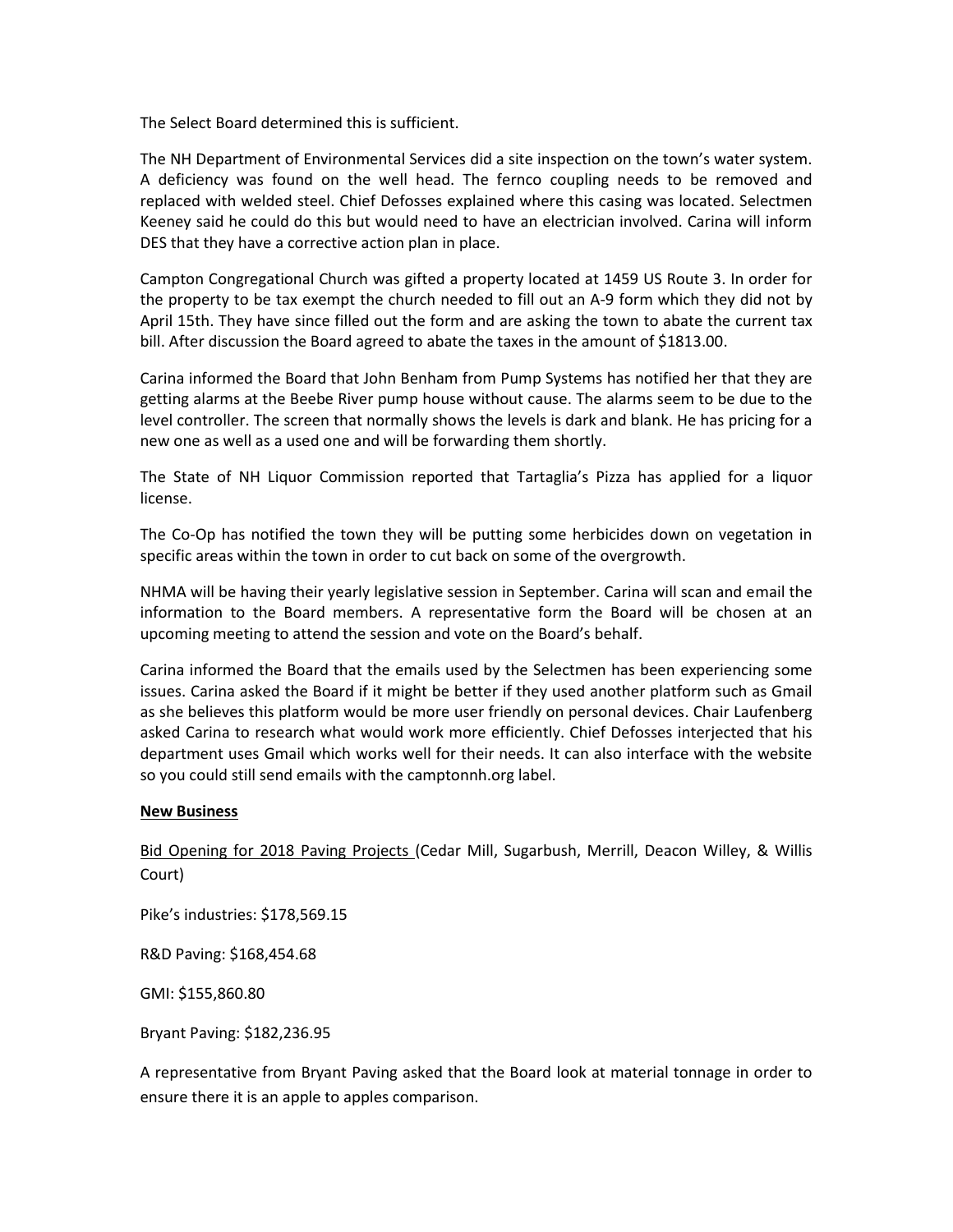The Board reviewed the tonnage and found that they were comparable.

Selectman Davis made a motion to accept the bid from GMI at \$155,860.80; motion seconded by Vice Chair Kelly. Chair Laufenberg asked for discussion. Mr. Cheney asked when the work would be started and Butch responded early August.

Selectman Keeney asked Butch what the order of paving would be. Butch responded he would prefer to wait for the company to decide that. Butch continued that there is still the issues with the cable line sticking up from Merrill Road, however, Carina has been in touch with Time Warner regarding this. Selectman Cheney asked Butch when they do the reclaiming how deep they will it go. Butch answered that he always has them go down below the pavement and there is usually a town employee there to watch. He continued it is difficult to judge an inch or two with those large machines.

Butch told the Board he is surprised at the cost that was quoted for the asphalt. Selectman Cheney suggested Butch ask GMI for all receipts so they can watch the tonnage. He knows they have asked for receipts in the past but he doesn't remember ever seeing them.

The Select Board voted unanimously to accept GMI's bid in the amount of \$155,860.80

Vice Chair Kelly brought up Southmayd Rd. Butch said if they would like to shim and overlay it now would be the time to get it done, as to take advantage of the price per ton that was quoted by GMI (\$67.20).

Butch continued regarding Southmayd and Tower Roads. He took some measurements with the laser and dredged some of the area to get the water moving. Where one turns into Tower Road the pavement has heaved up some and if they shim it and level it down the water should flow. The problem is some of the pavement has settled. If they cut that piece out and put hot top in along with the shimming, the water should flow properly. Butch added there are isolated areas that turn bad in the winter. Vice Chair Kelly asked about the addition of a small pavement curb which will help direct water to a catch basin and offer some control over drivers cutting off the corner.

Chair Laufenberg asked if Mr. Towers had been asked about the driving pattern in that area. Selectmen Keeney said he did ask Mr. Towers and he is not in favor of changing the driving pattern. Chair Laufenberg asked about the possibility of making the one way entrances and exits into the post office to alleviate some of the traffic around the Dunkin Donuts entry.

Selectman Cheney would like to review the driveway permits for entrances onto town roads. He believes there is something regarding the amount of space that is required.

Chair Laufenberg asked Butch if he could get a quote from GMI regarding Southmayd and Tower Road in time for the next Board meeting. Butch said in the meantime he would like a couple of Board members to meet him over there.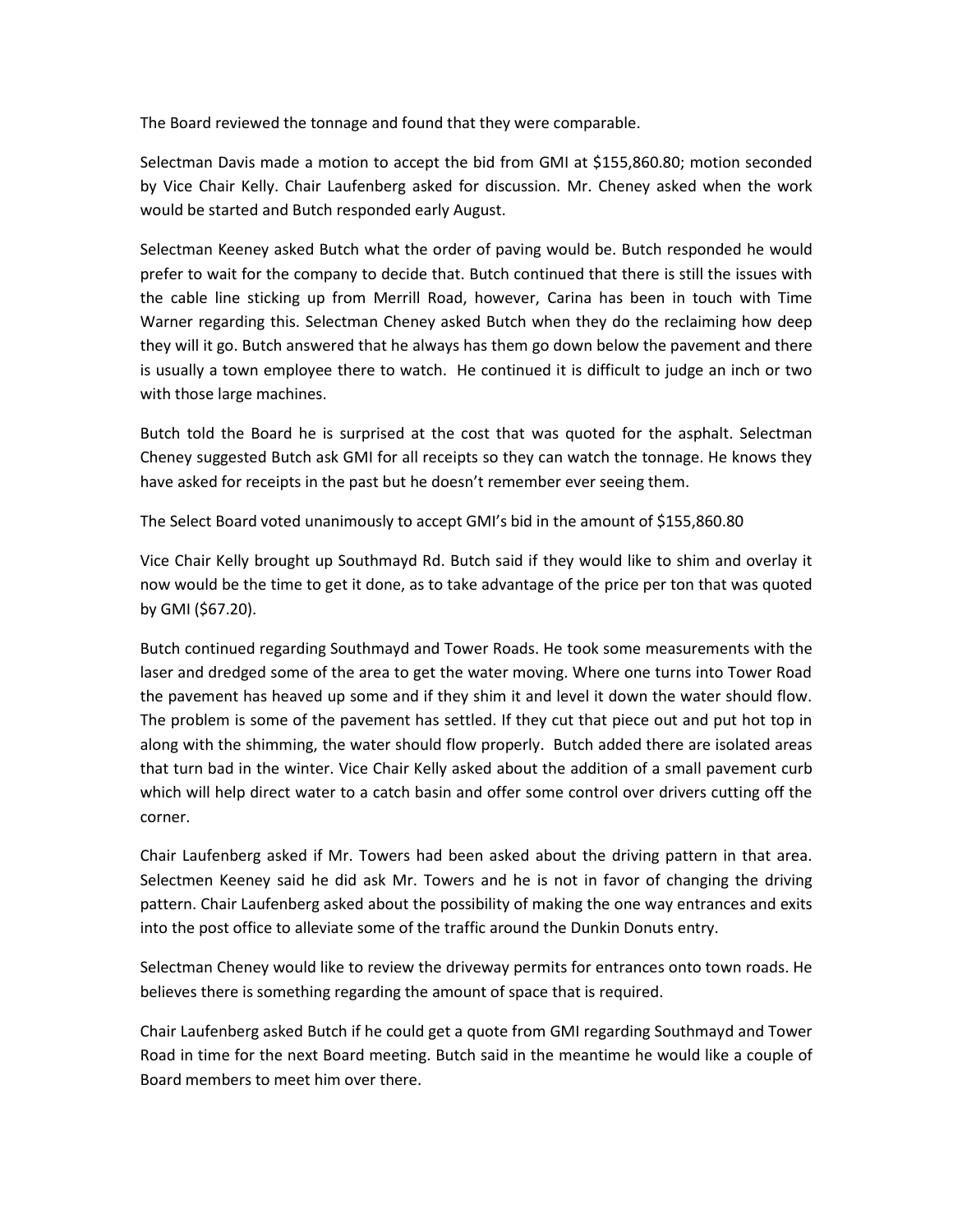Selectman Keeney asked Butch about finishing up the shoulders and repairing the large pothole on Depot St. Butch said he can move forward on that but he would like to get rolling on the paving. Once paving is prepped and they have some available hours, they will go over there. September at the latest.

Butch is asked about Eastern Corners Rd. He was there in May and he will keep this on his radar.

## **Board Concerns and Directives**

Discussion on minutes and their accuracy.

Bi-weekly pay discussion in regards to the minutes and how the discussion on bi-weekly pay could be construed.

Selectman Keeney, regarding the discussion on paying bi-weekly, commented the Board had tried to do the switch to bi-weekly years ago and he could go either way with it. He has no problem with making the switch to bi-weekly but understands how the minutes could be construed. Chair Laufenberg said it stems back to a number of employees being unhappy with going bi-weekly. Mrs. Davis added it is not only a cost savings but is a more efficient way of doing payroll.

Vice Chair Kelly asked about choosing a CIP member. After discussion, Selectman Cheney recommended Mr. Williams and Mr. Frye. Selectman Davis made a motion to add Mr. Frye and Mr. Williams to the CIP committee. All Select Board members in favor. Motion is passed.

Mr. Kelly inquired about proposal for new locks. Carina explained she asked Chief Warn recently about this and she was told that JS Adams Security was putting together a quote.

Carina said a CIP meeting would need to be scheduled and she will let the new members know when it is.

Chair Laufenberg asked Carina if she knew what was going on with the windows at the Durgin Building. Carina reported that Granite State Glass has been scheduling the installation with the Tax Collector.

Chief Defosses updated the Board on the proposal he received from Saulnier Concrete for the work that needs to be done to entrance of the garages. The bid is \$8,000 and includes removal of existing apron, removing asphalt from the front of the building and preparing the dirt, subgrade where needed, pour a 6" thick 10'x50' apron with concrete fiber, 2x2 grid #4 rebar with 6"x6" wire mesh over the rebar. Selectman Keeney asked if anything was going to be done in front of the front door and Chief Defosses said that they will be building it up. Selectman Davis made a motion to accept Saulnier Concrete's bid for \$8,000; motion seconded and approved by unanimous vote.